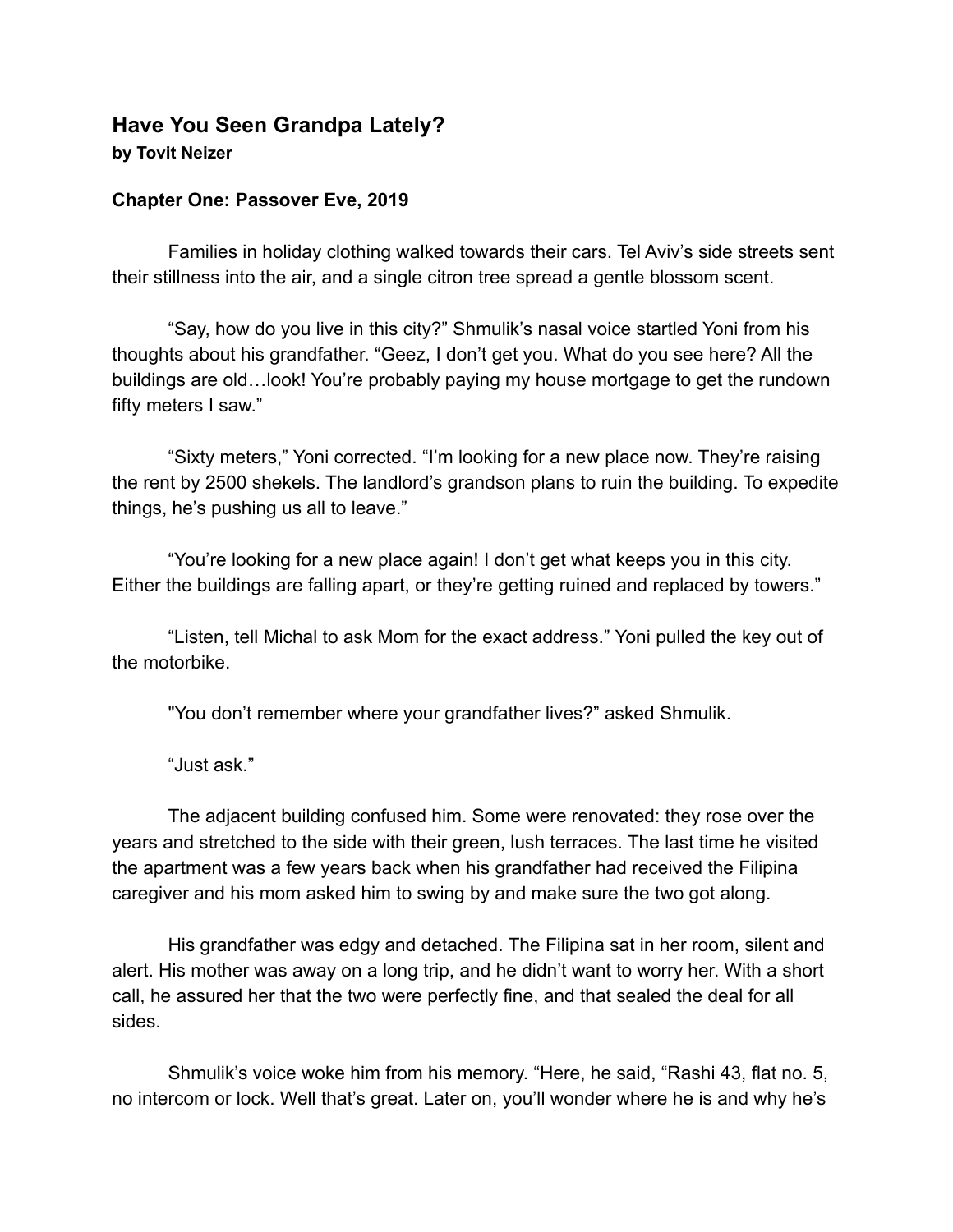not answering. Many things can happen in a building where anyone easily enters. Just don't be surprised later on."

Yoni half listened to his brother-in-law while he tried to take off a card stuck to the bottom of his flip flop. A young woman gazed at him with seductive eyes.

"He's not answering my mom, Shmulik. I haven't talked to him for a while. Just the typical 'hi-bye' at holiday dinners."

"No, you realize that we're gonna see a dead body in a second?" Shmulik grabbed his head, surprised each time he realized that his hair was gone.

"We'll use the key, see what we see, and get out," said Yoni in a practical tone as he looked for the key in his jeans' pockets. The metal rattle of the key chain and the single coins in his pocket threatened to shake the building out of its stagnation. His broad shoulders melted and stretched downwards due to the heavy family burden, even before the holiday dinner began.

## *How's work? What about that promotion? Where do you see yourself in a few years?*

His dad had pushed him to study economics as if it was a guarantee for anything. *You can't work in carpentry at age 30, you gotta understand*, he kept saying. In the end, thanks to his friends from reserve duty, he joined an investment house. He arrived each morning, sat in front of the computer, and stared at his reflection on the blank screen before waking them both up.

Twice a year, he was obliged to attend family meals. From the rest he easily got away: his mom let him slide. She didn't have time to pressure him with all her work trips abroad. But on Passover and Rosh Hashanah, she needed everyone to attend.

The brothers-in-law advanced down the street toward the building. The long, wet hair of a girl, holding a motorbike helmet, who passed them on the curve drew Yoni by the nose. Citron-scented shampoo merged with the blossom smell coming from the tree in the yard. He thought of the empty shampoo bottle Sigal had left in his apartment. It had been standing there for three weeks now. Other girls walked in and out of the shower and, still, that bottle stared at him, orphaned.

Yoni followed the girl with his eyes and tried to make eye contact. Shmulik followed him, wondering how many women he had slept with this month.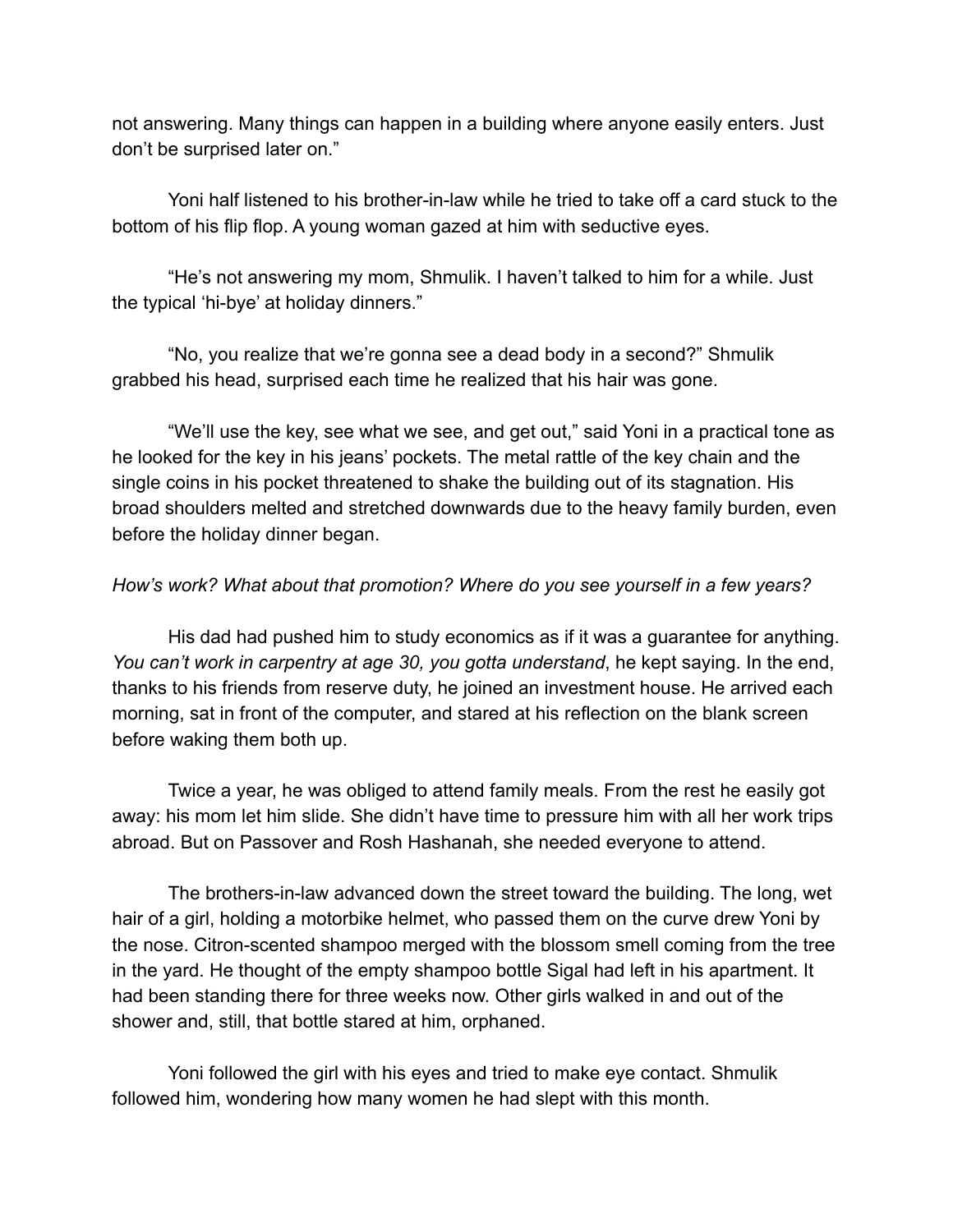"You should have visited more often," he threw at him. The girl climbed on the motorbike and drove away. Yoni kept his eyes on her.

The sidewalk leading to the building was dark. Shmulik stood behind Yoni, lifted his phone, and turned on the flashlight.

"Come on! You're blinding me with these lights!" Yoni pushed Shmulik's hand down.

The rusty building door stood in front of him. At its center was a dark glass panel with shaky hinges. They walked up the stairs: Yoni led the way, the apartment key in his hand. A wooden sign with engraved letters of the family name "Levinger" hung on the door.

"Look, this feels bad," Shmulik almost whispered. "I can smell the decay from here. How long did you wait? The Filipina didn't answer?"

"I have no clue," Yoni replied out loud. "Mom was at a convention and then they went on a cruise. She just told me to pick him up for the holiday."

"Right! So, she and Moti weren't at home for a month! No one spoke with him all this time? What's the deal with your fucked up family?!"

"Lower your voice. Most families are fucked up, except for your well organized family. I'm going in. You might want to cover your nose and mouth, just in case." To his surprise, the key turned easily in the knob.

A rotten smell rose from the apartment. Yoni stood in the hall and searched for his grandfather. Suddenly, a familiar smell replaced the odor and melted the cobwebs off his memory. He heard the flip flops running over the stairs during the summer holidays and saw the neighbors' kids hiding in the hallway. There he was, standing on a tall stool in the kitchen, with the tempting smell of cookies bursting from the oven. He was sitting in the dining room next to the table, while his grandfather solved crosswords. In the planter behind the dark window, a geranium blooms.

On a shelf in the living room, he saw the wooden work he had made as a kid. His grandmother had insisted on exhibiting it. He was thrilled by this gesture. Mom never showed his works and drawings, preferring to stack the shelves with souvenirs from her trips around the world - wooden engraved sculptures and traditional dolls.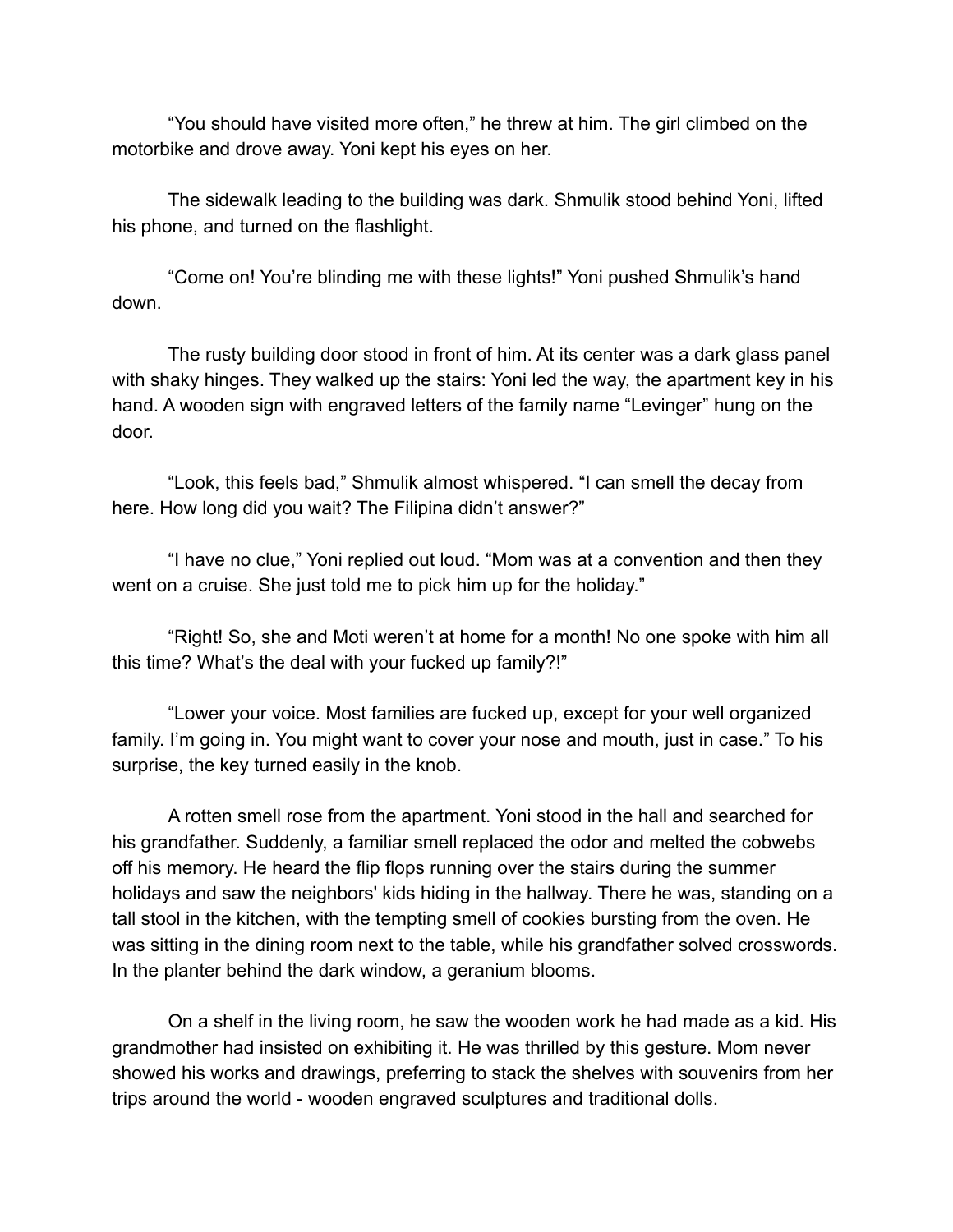His grandfather's heavy coat hung in the corridor. He always hid in it when Michal looked for him. In each pocket he would stash a treat in case it took her a long time to find him. In the meantime, Grandmother sat in her armchair and read.

During her Shiva, visitors came to pay their condolences and sat on her armchair. He saw his grandfather cringe in the corner until one night he moved the armchair to their bedroom and locked the door.

His grandfather's books, lying in different spots in the house, reminded him of the library he had planned on building for him. Yoni stood in the hall and glued faded pieces of their family past together. Shmulik's strong sniff pulled him back to the present, to the visit's aim.

The two walked slowly into the depths of the house. The rotten smell grew stronger. Yoni's flip flops drew him to the bedroom, with Shmulik dragging behind. Yoni shoved the wooden door. An awful smell enveloped them: they covered their noses. Shmulik started to shiver uncontrollably. Yoni covered his mouth and walked toward the bed.

He lifted the blanket slowly and unveiled long dark pajamas, brand new with a buttoned upper part. The pajamas were neatly folded. The closet's door was slightly open, and he could see the orderly shelves. If only he could walk through it to a simpler place, like in the book he loved as a child, without all the drama rising around him.

"There's nothing here," he said and turned to Shmulik, who was kneeling on the floor and fighting his stomach. Before he realized what was happening, Shmulik ran to the toilet and vomited.

Wind entered through the window and blew away a trail of gray feathers piled on a broken shutter. Yoni followed them with his eyes. On the other side of the bed, on the floor, he noticed a few dead doves.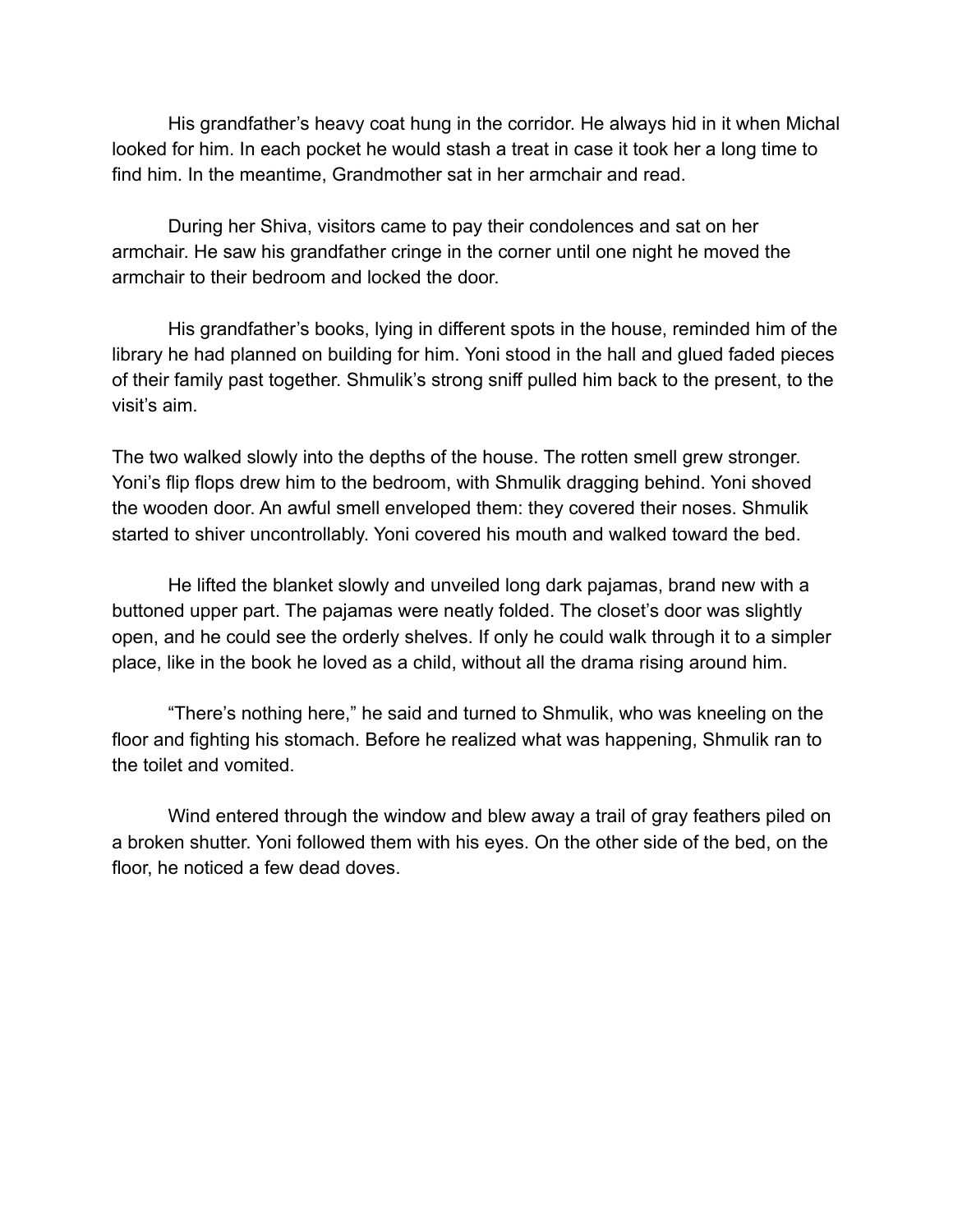## **Chapter Two**

Rina lifted the tablecloth above the long table. Then she sneaked a look at the expensive watch on her left wrist and glanced at the entrance door, wondering when her dad would enter. Anxiousness overtook her, and she sent a finger to adjust the leather straps of her new high heels. In the summer, when the Filipino and her dad came for her birthday, they looked almost happy. Was she only imagining it? After all, Dad resented her so much when she had brought him the caregiver a few years back.

"But wait! You didn't tell us how India was!" said Drora, her cousin, wearing what looked like a wide burlap tent, interrupting her thoughts.

"You're right!" Rina raised her voice trying to drown out the guests' voices. They were caught up in a conversation in the living room. She moved her palm to her chest, and a wide smile took over her face. The colorful metal bracelets she had bought rattled - cheap jewelry overpaid for as a tourist. When she recalled the day of the purchase, she hid them and repressed the long argument with the shopkeeper in his worn out clothes, an argument that ceased only when Moty had pleaded with her to let it go.

"Magic. Sheer magic. You haven't seen places like this, not even in fairy tales." Her eyes lit up. "And I'm not talking about after-the-army India with all that filth," Drora nodded agreeably. "I'm talking about a magical culture, fascinating, enriching...I learned so much there."

She recalled one of the yoga classes she had initiated for the delegation members. They were taught to breathe deeply, "flowingly". She was focusing on those exercises when her phone broke the silence, and the instructor asked her to step outside, accusingly. Evelyn recalled that she needed to answer her many messages and did so with a short apology.

"Sorry. Aba ok. Doctor check say ok," was all she wrote. Rina hoped that the Filipino would serve as a narrow bridge, connecting her and her dad. He hardly spoke, at least not with her. Soon enough she realized how wrong she was.

"You learn so much from these Asians," she continued. "They have a different rhythm of life, a different respect for people…and the food! Oh my, the food! It's just… incredible. The colors, the flavors, everything is so intriguing, everything!" She arranged the plates on the table.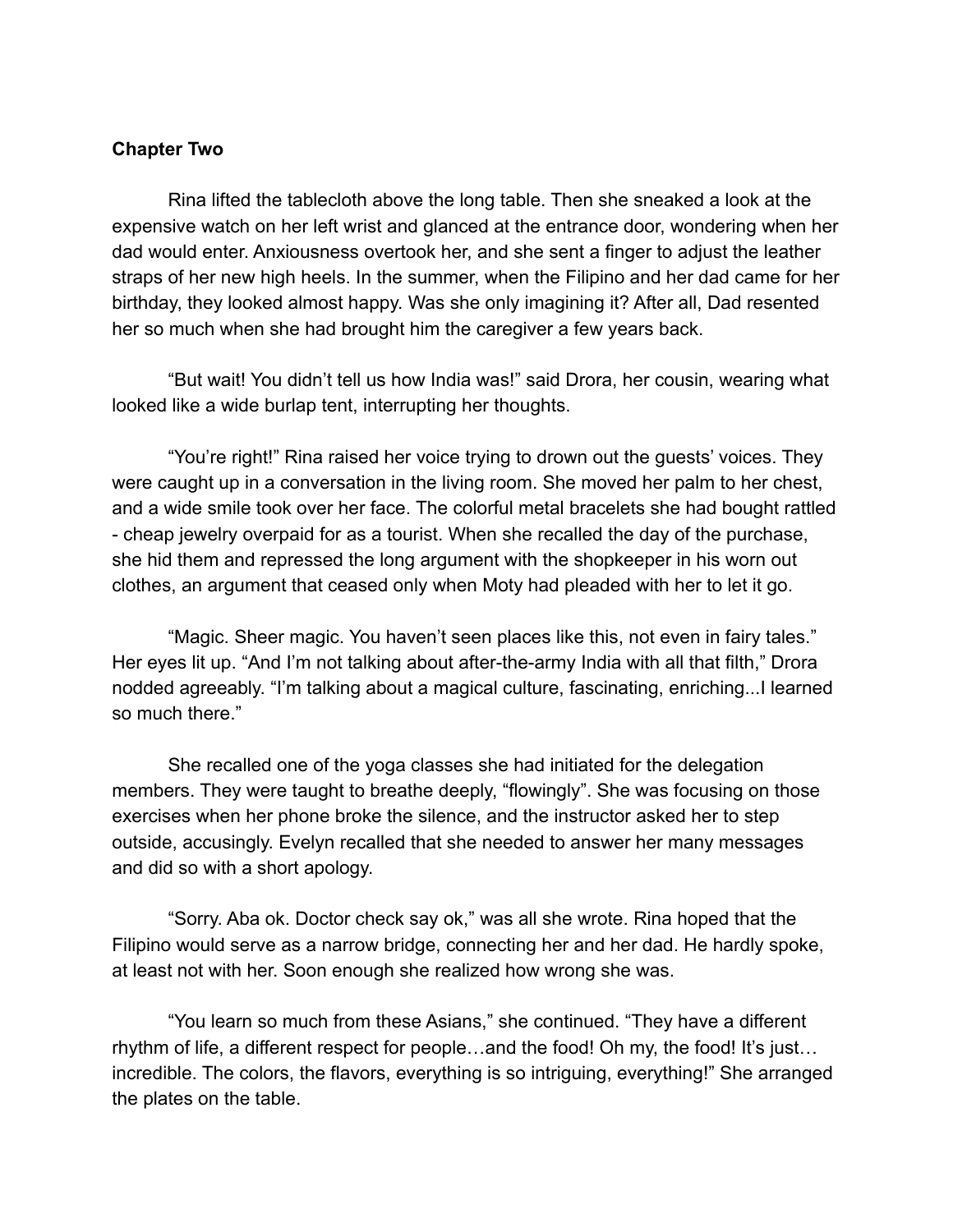"And you're planning to bring many Indian tourists here?" asked Drora.

"Look." Rina stopped arranging the plates and stared straight at Drora. "I have big plans for the ministry of tourism. Every decade they have different plans. A few years back, they said they'll bring a billion Chinese to Israel. And a billion Chinese can't be wrong, right?" Drora was about to reply but then stopped.

"No! They can't!" declared Rina, "and they have arrived! But as foreign labor."

Drora's constant nodding synched with the Asian cat statue resting on one of the shelves in front of her. The cat nodded its head and waved a hand. "I'm telling you here and now that the Indians won't go wrong when they will come to the holy land."

"Ok," Drora mumbled and was immediately hushed again.

"I'm showing all the young girls at the office that there's no age for revolutions. When I was thirty, I built one of the biggest PR firms in Israel. So there you go. They can keep counting the days 'til my retirement." Rina glanced again at her watch.

"Say, what's with your brother? So busy he didn't return my call about tonight. He's with Tamar's family?"

"Yes, Yoel is over his head busy," Drora replied with pride. "So much pressure, so many investigations…we hardly see him."

Rina was surprised that her cousin still worked after all that had happened and, even more, had been promoted. It made no sense to her.

"He probably didn't have time to call me back. I left him a message that he's invited, of course. No doubt his work takes up all his time now. I totally understand. You know, Drora, to be honest, we never thought he'd make it far in life...and the police out of all places...with all his nonsense when we were kids…but listen, he's really doing it big!" She was again bothered by the time.

"Are they always late?" she whispered quietly just as the doorbell rang. Outside stood Shoshi, Rina's childhood neighbor from Tel Aviv, and Yigal, her husband.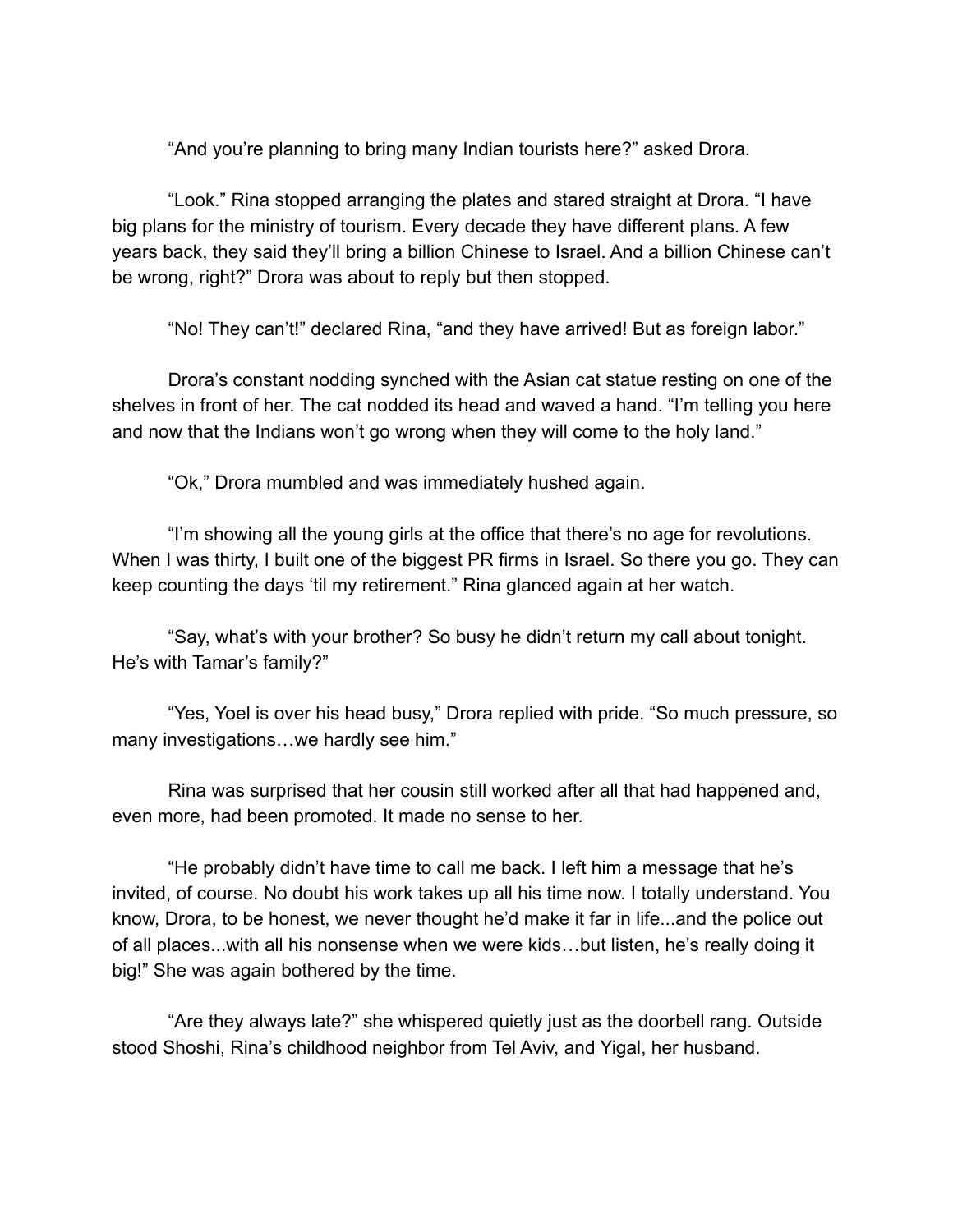Every year the couple took time off from their kids and spent the holiday eve with Rina's family. Shoshi held a bottle of wine in one hand and her husband's arm in the other. He was hugging a big Sansevieria plant wrapped in cellophane, and its red ribbon hid his face.

"Look at you, right on time!" Rina went up to hug her friend. The man hurried to place the heavy plant on the floor and kissed Rina on her cheeks.

"Safta, when are we eating?" asked her granddaughter, who waited patiently with her mother.

"Soon, sweetie, soon."

"What soon? They're not back with Grandpa yet," said Michal.

Rina sent an inquisitive stare at her daughter. She was sitting on the couch between the guests and showed no desire to help.

"So nice that everyone's here," said Shoshi, as Rina counted the missing ones in her head.

"That's enough, I'm hungry," said her husband, drawing near, while dragging his feet. "I'm going to the kitchen to eat."

"Moti, we will wait for everyone and sit like human beings."

But some of the men were already following him to the kitchen. He opened a huge pot in which soft kneidlach balls floated and started pouring them into bowls. Rina tried to distract her mind from the dinner that was delayed and went up to Shoshi.

"So tell me how are things. How are the grandchildren? How's your mother?" When Shoshi started to answer, Rina's thoughts wandered off to her own family. For the coming summer holiday, she had promised Michal she would spend time with the youngest granddaughter, but the Indians' campaign could be her biggest achievement, and the Knesset elections that had just ended added more tension.

"Moti, I need a new tablecloth; this one isn't working," she called after him, cutting into her friend's story.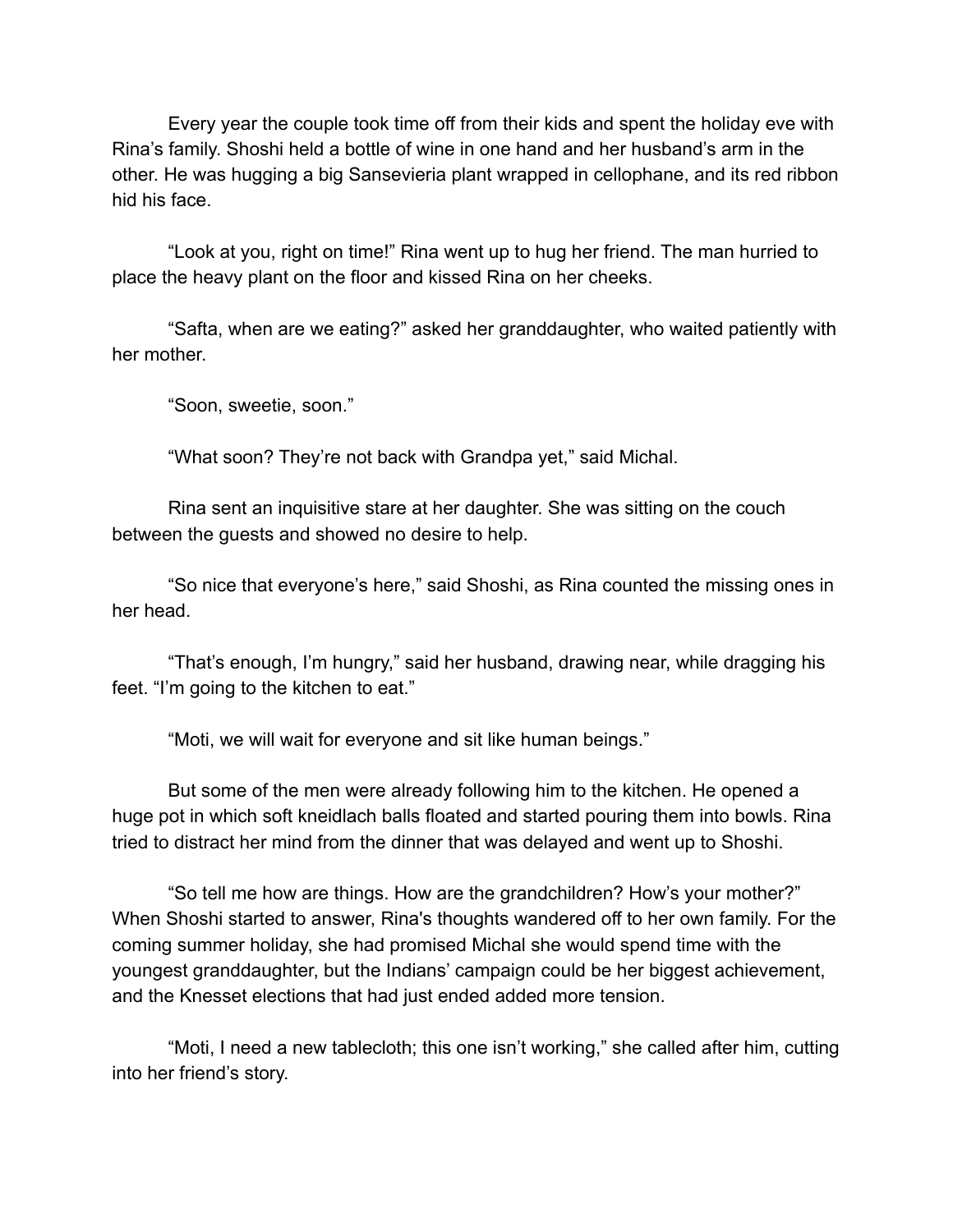"Why do you need a new one?"

"Just bring one!" She ordered and apologized to her friend.

"And you were saying about your mother? What about her Filipino?" she asked, while peeling the plates off the table.

"Her Filipino is from Romania, but she needs to leave soon. Her visa is ending, and they're sending her home."

"You don't want her to stay?"

"We did, but then we realized that she's not doing a good enough job."

Rina nodded actively and thought about all the things Evelyn could have done in Dad's house instead of sitting with him outside for hours. Basic things, cleaning things that haven't been touched for years. "And if that's not enough, Mom's jewelry is gone. Not so innocent, these women!"

"You don't say!" Rina said and immediately stroked her earlobes and covered her golden earrings.

"I'm there three times a week, you get it? You take on a Filipino, and then you need to do all the work yourself. Unbelievable!"

Rina continued to nod.

"You don't say!" Drora joined in. "There are horror stories about caregivers…" She looked at Rina, who seemed to have lost her color while picking up the new tablecloth from her husband's hand.

"Have you considered a retirement home?" Rina skipped over Drora's comment and asked Shosi, while waving the new cloth in the air, hoping it would land and fix itself as she had imagined.

"Yes, that's what we'll do now. We started to ask around. But listen, it costs a fortune. There's a deposit of about a million or so, depending on the class. And each month we'll need to pay more, of course."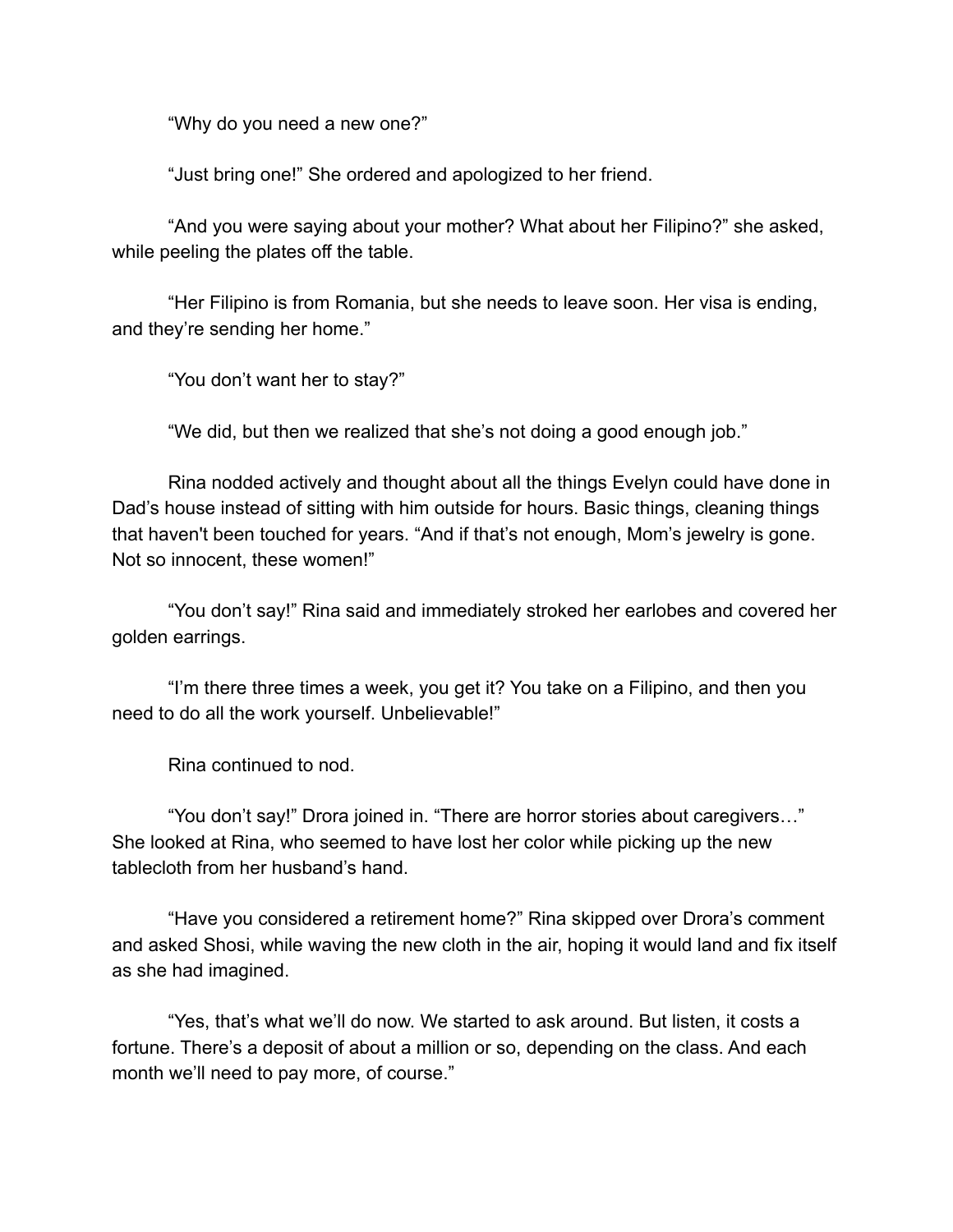"How much per month?" Drora asked.

"It depends. There's a flat with two bedrooms because the Filipino needs her own room. And that's fifteen thousand a month, or a smaller place for nine and a bit," replied Shoshi.

"So let the Filipino sleep in the living room; don't go overboard! Who's gonna pay all of this anyway!" declared Rina, adding to the list of tasks in her head to see if the social security money was deposited.

"I'm starving, are we eating?" the granddaughter asked again.

"Mom, I'm also really hungry," said Michal. "When do we start? It's like this every year."

"Talk to your brother; he's the one gone with your husband."

"I'm calling Shmulik!" Michal stepped aside.

"We're also looking into retirement homes now, for us," said Drora. "There's this franchise 'Hugs for Life' that our friends told us about. They're running organized tours there. It has everything, and a pool. It's just really expensive."

"What, why doesn't he answer?!" Michal stared at the phone screen.

"Send him a WhatsApp," her daughter suggested.

"I believe we'll need to sell the house for this," Drora continued, ignoring the commotion around her. "We'll eat up the inheritance while we're alive. Not everyone is helping their kids as you are." Michal and Rina's eyes crossed.

"Maybe we don't have to help the kids." Moti suddenly stepped out of the kitchen.

"Here you go again with your advice," Rina yelled at him, "and where will Yoni'le live?"

"Your parents didn't help you?" Michal asked.

"Did you get a hold of him?"